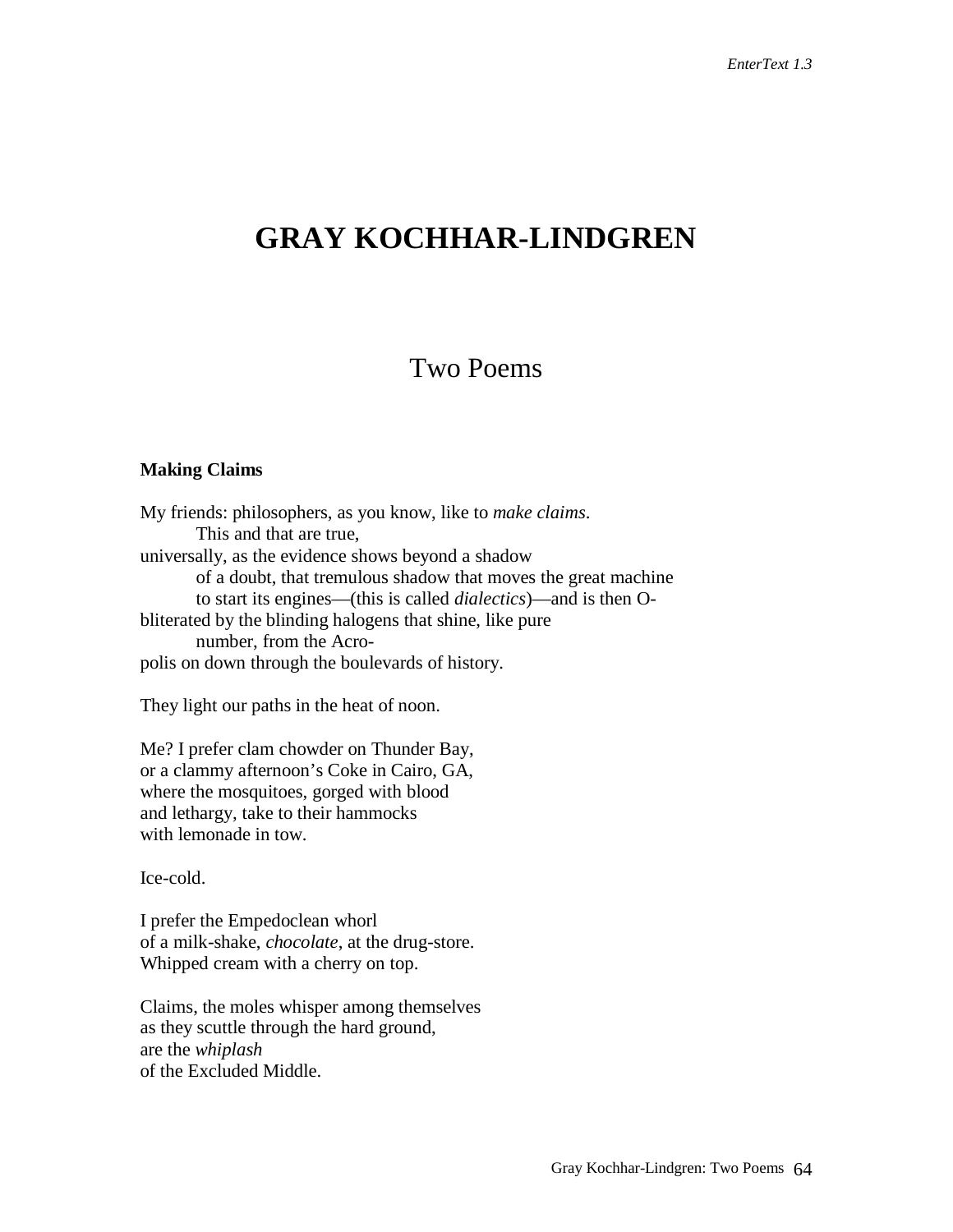They extract blood.

It's too hot for all of that. I prefer an old, scuffed hat.

#### **Six Notes on Theory and Poetry**

I

#### *Initiations*

There is no first or second: leading is following, concurrently swirling in the wash of words.

Writing: the *and*, the *but*, and the *or*. Magnificently, the *alongside* and the *with*.

Language-events within a field, autumnal, golden, within a terrain of the world, vectors and lines of flight releasing the compacted, the pressurized, the stratified

Coming up for air, coming up from the wreck with the sunlight a blur, brightening as we break the surface.

Words, circulate—

#### II

*Titles*

"The Word God" "Staccato" "Writing on the Wall" *Narcissus Transformed TechnoLogics*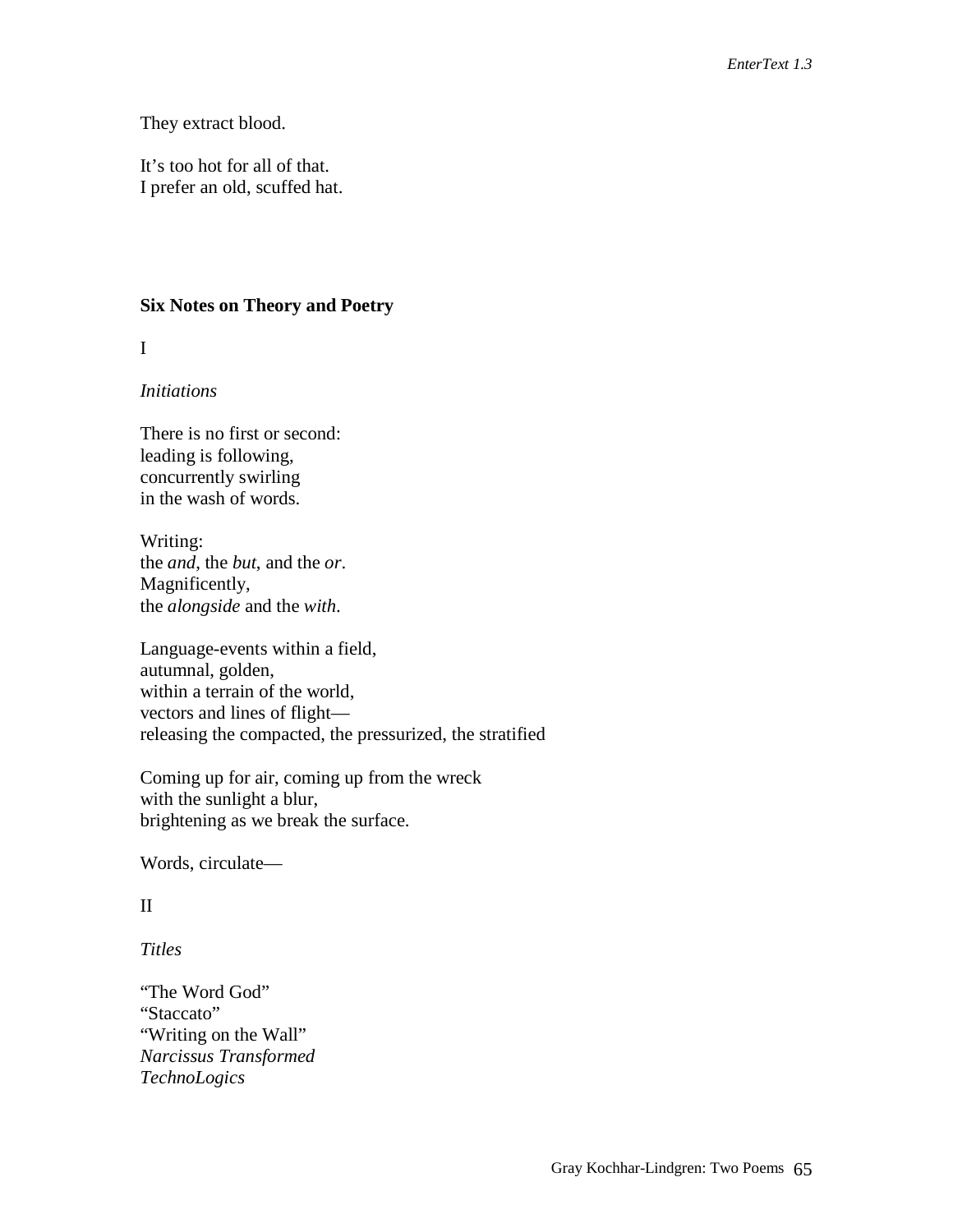## III

#### *Work Habits*

Poetry in the morning, philosophy in the afternoons, reading by sunlight, lamplight, arclight, and the dreamlight of the moon. On the weekends, laundry and the yard.

## IV

#### *Distinctions*

a. Compression

b. Rhetorics and traditions, crisscrossings—

c. The abstraction-concrete continuum (but…)

d. The explanatory-presentation continuum (but….)

#### V

#### *Examples*

Celan: "Speak but keep yes and no unsplit. and give your say this meaning: give it the shade."

## Hegel:

"This simple infinity…may be called the simple essence of life, the soul of the world…it pulsates within itself but does not move, inwardly vibrates, yet is at rest."

## VI

## *Images*

Folds, the implications of origami hands, lips, the step and the counter-step. Singular multiplicities and the sea: